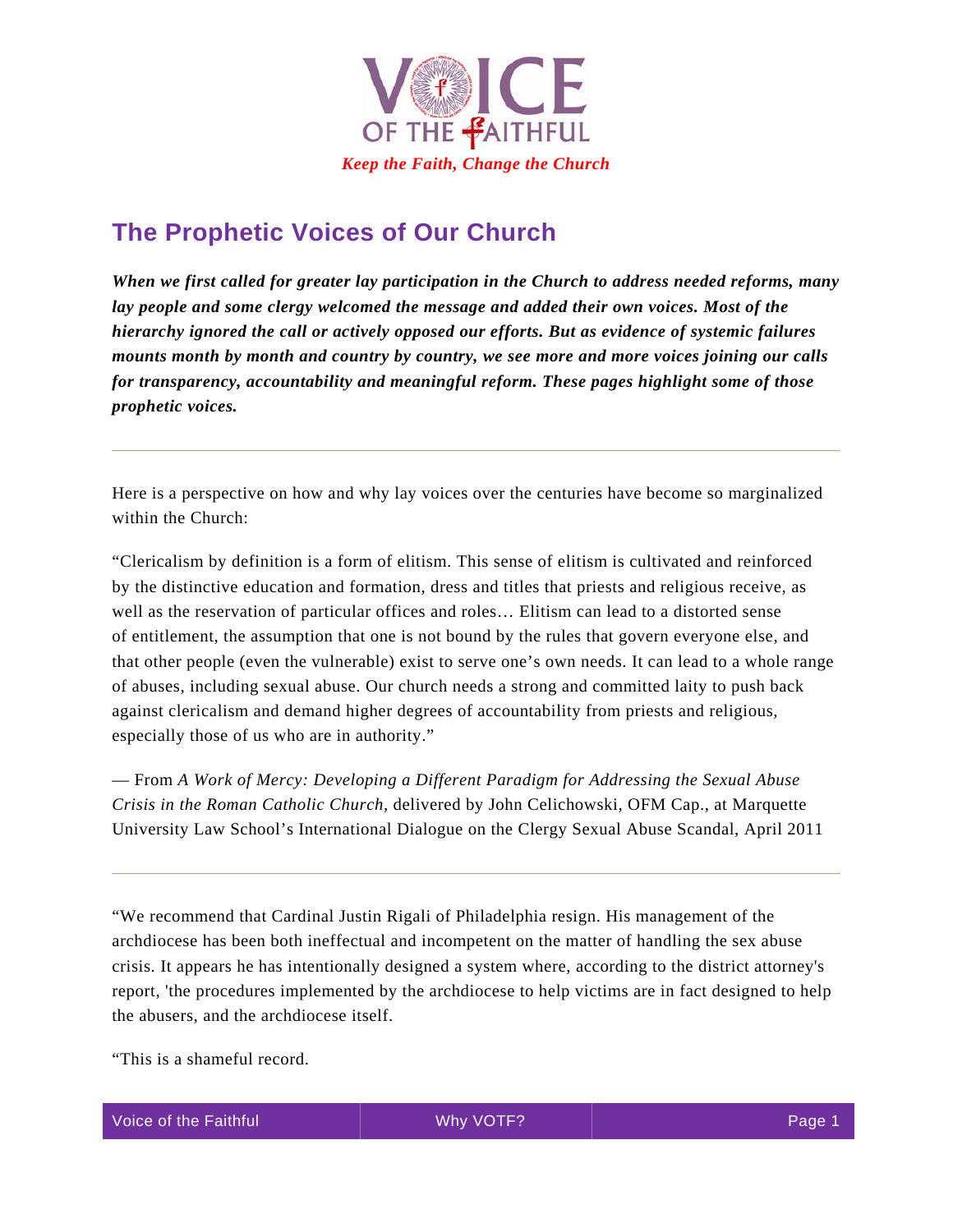"On April 19, Rigali turns 76, which means he should have submitted his mandatory letter of resignation last year and his retirement is imminent anyway. His resignation now would be symbolic, but powerfully symbolic."

— Editorial, *National Catholic Reporter*, April 11, 2011

"We want to be part of a church that puts survivors, the victims of abuse, first—ahead of selfinterest, reputation, and institutional needs... On behalf of the Holy Father, I ask forgiveness, for the sexual abuse of children perpetrated by priests, and the past failures of the church's hierarchy, here and in Rome—the failure to respond appropriately to the problem of sexual abuse."

— Cardinal Sean O'Malley, Archbishop of Boston, during the Feb. 20, 2011, *Liturgy of Lament & Repentance,* St. Mary's Pro-Cathedral, Dublin. O'Malley was in Dublin at the request of Pope Benedict XVI to review the response to sexual abuse by the Archdiocese of Dublin. He was quoted in "Words of pain, contrition in O'Malley's Irish service" by Lisa Wangsness, *Boston Globe*.

"The heartbreak is that nobody in the Vatican seems to be in the dot-connecting business. No matter how many official reports or media exposés, no matter how many *ad limina* visits or episcopal memoirs, the bureaucracy just does not get it ... A wide married priesthood—one not restricted to a few disaffected Anglican clergy—would be a giant step toward regaining the confidence of the huge percentages of Catholics watching, waiting, hoping for some meaningful renewal of what is rapidly becoming a moribund church."

— Phyllis Zagano in her Just Catholic *National Catholic Reporter* column "Repairing the broken church." Zagano is a senior research associate-in-residence at Hofstra University and the author of several books in Catholic studies. Her latest, *Women & Catholicism*, will be published in 2011.

"With a heavy heart, I have recently made a difficult decision concerning the new English missal. I have decided to withdraw from all my upcoming speaking engagements on the Roman Missal in dioceses across the United States. After talking with my confessor and much prayer, I have concluded that I cannot promote the new missal translation with integrity. I'm sure bishops want a speaker who can put the new missal in a positive light, and that would require me to say things I do not believe."

— Fr. Anthony Ruff, OSB, in an open letter to U.S. bishops published in *America* magazine. Fr. Ruff, a professor of liturgy and Gregorian chant, was on the committee that prepared a draft document for the USCCB in 2007 on the use of music during worship services.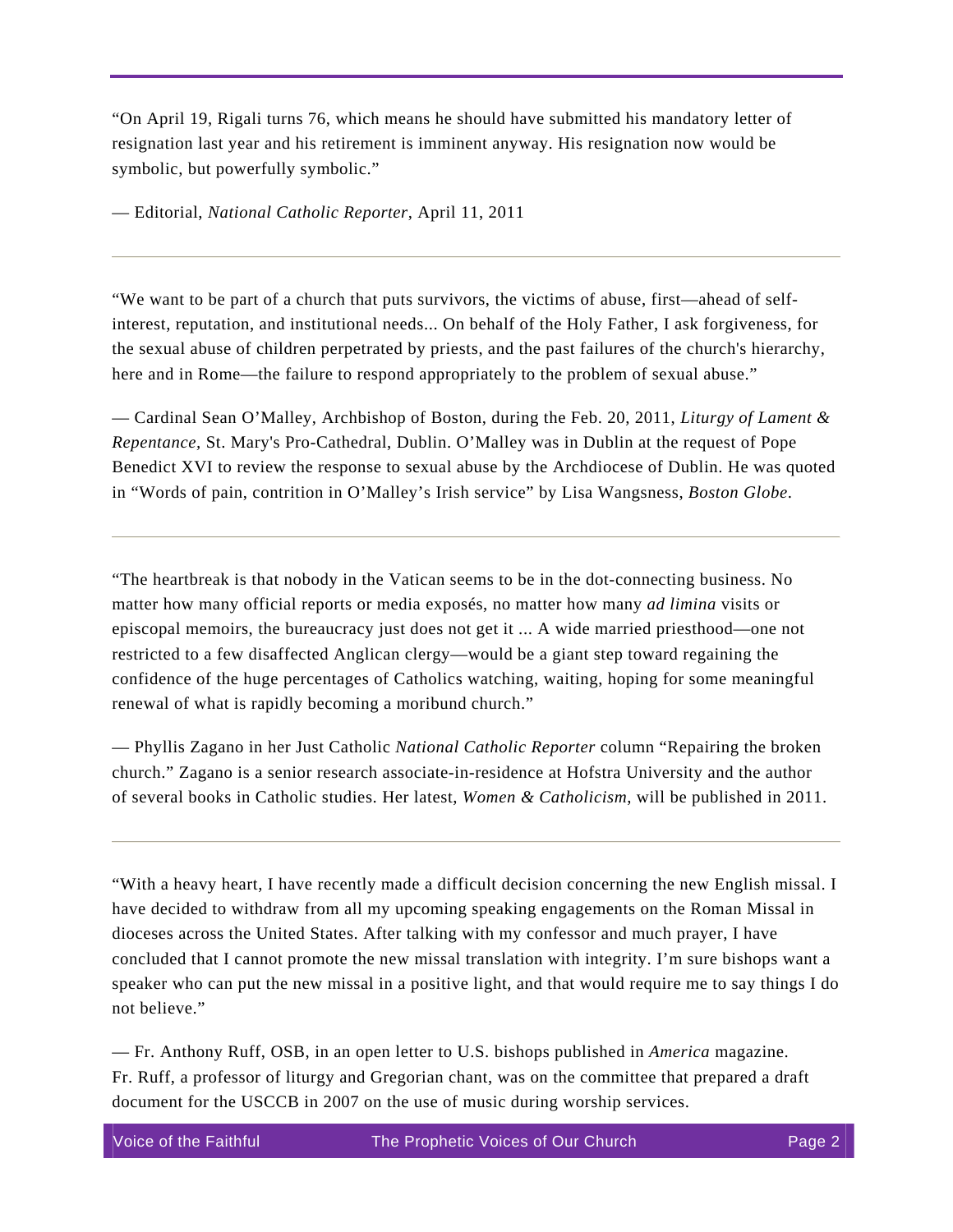"What happened there (at Vatican II) was a monumental conversion of consciousness among the world's 2,500 Catholic bishops, and one key area of that was recognition of the role of the laity, by virtue of their baptism, in the Church's mission of ministry and spreading the gospel in the world ... [laity must] take responsibility for where the Church goes in the years to come."

— Dolores R. Lecky (former head of USCCB Secretariat for Laity, Family, Women and Youth) at "The Future of the Church: A Woodstock Forum on Sources of Hope," December 2010, as reported by Jerry Filteau, *National Catholic Reporter*, Jan. 6, 2011

"Many people, from victim/survivors to parishioners in the pews, have left the Church because of the priest sexual abuse crisis, and that is true scandal. Moreover, some of these people who are disconnected from the Church would like to be reconnected, but the absence of truthfulness and accountability stops them ...

"A prevailing question is why is it so difficult for the Church to reveal the truth ...

"The truth would complete the puzzle so that the picture can be seen clearly, both validating the stories of the victim/survivors while also clearing the names of the innocent."

— Reverend James Connell, Sheboygan, Wisconsin, Open Letter excerpted from *Commonweal Magazine* blog dotCommonweal, December 6, 2010

"And then there is the sexual abuse crisis. This challenges our Catholic faith – and perhaps causes us to lose it. Many of us who are bishops, as leaders in the church, often have been blind, ignorant, and clearly wrong in this crisis. At times we have focused more on the perceived needs of the institutional church than on the needs of the victims. For this we apologize.

"I pray that out of this crisis, the church will become better. The church is not the priests and the bishops. The church is the people. And most of all the church is Jesus Christ."

— Bishop Francis A. Quinn, bishop emeritus of Sacramento, *US Catholic*, August 2010

"What I am looking forward to is the church in Ireland seriously taking on that agenda [for reform], committing itself to a process that will develop us into a Church that is transparent, that is open and accountable."

— Bishop Donal McKeown, Auxiliary Bishop of Down and Connor, *National Catholic Reporter*, August 13, 2010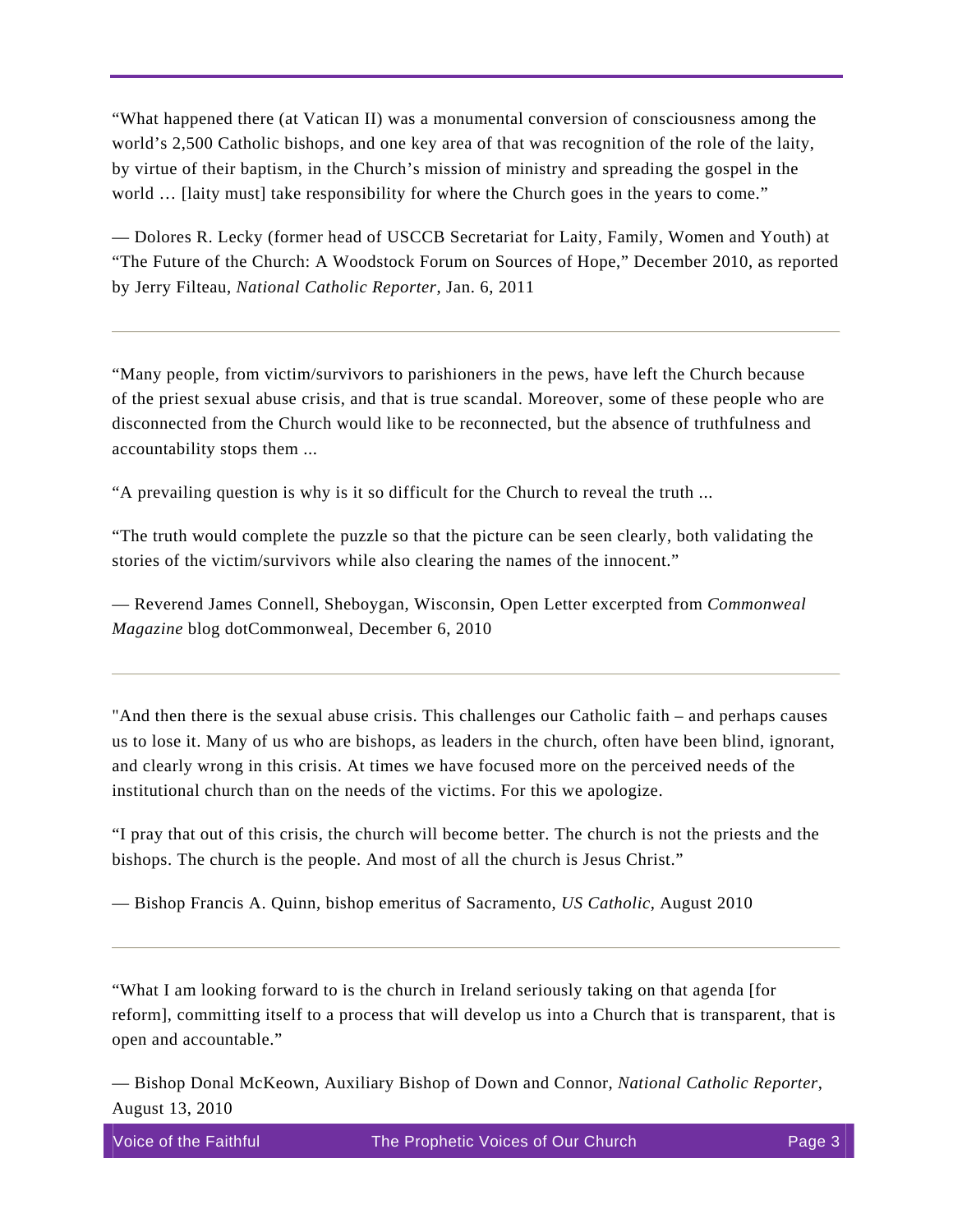"One of the first things we might consider doing in terms of challenging the dysfunctions of the church is to try to make the commitment not to be an enabler....There's something about the structure of the Church that keeps adult men like ourselves less than adult."

— Fr. Donald Cozzens at the Australian Council of Priests conference, July 2010

"Most bishops would be in favour of bishops electing the cardinals … What happens at the moment is the pope appoints the cardinals who then elect the pope who then appoints more cardinals and on and on it goes … So it's a vicious circle. And it is deliberately designed to ensure we do not have another Pope John XXIII."

— Bishop Geoffrey Robinson at the Australian Council of Priests conference, July 2010

"No one can deny the scale of the problem and the urgent task. In the case of clerical abuse of the young, we are dealing with crime. And the church has struggled to find the point of convergence between sin and forgiveness on the one hand, and crime and punishment on the other.

"What's clear is there will be no quick fix to this problem, the roots of which go deep and wide. We're in for the long haul."

— Archbishop Mark Coleridge of Canberra and Goulburn during his pastoral address

"The abuse scandals have not only destroyed many innocent lives, they have also undermined the good work of so many church people at home and throughout the world. In this season of Christmas, we pray that this dark period will lead to a new birth for our church, so that its systems and structures and practices will always point towards—and never away from—Christ."

— Gerard Moloney, CSsR, editor of *Reality Magazine*, January 2010

"Somehow I have grown up but the church has not ... [The sexual abuse scandals] horrified me. I find I belong to an organisation that seems caught in a time warp, run by old celibate men divorced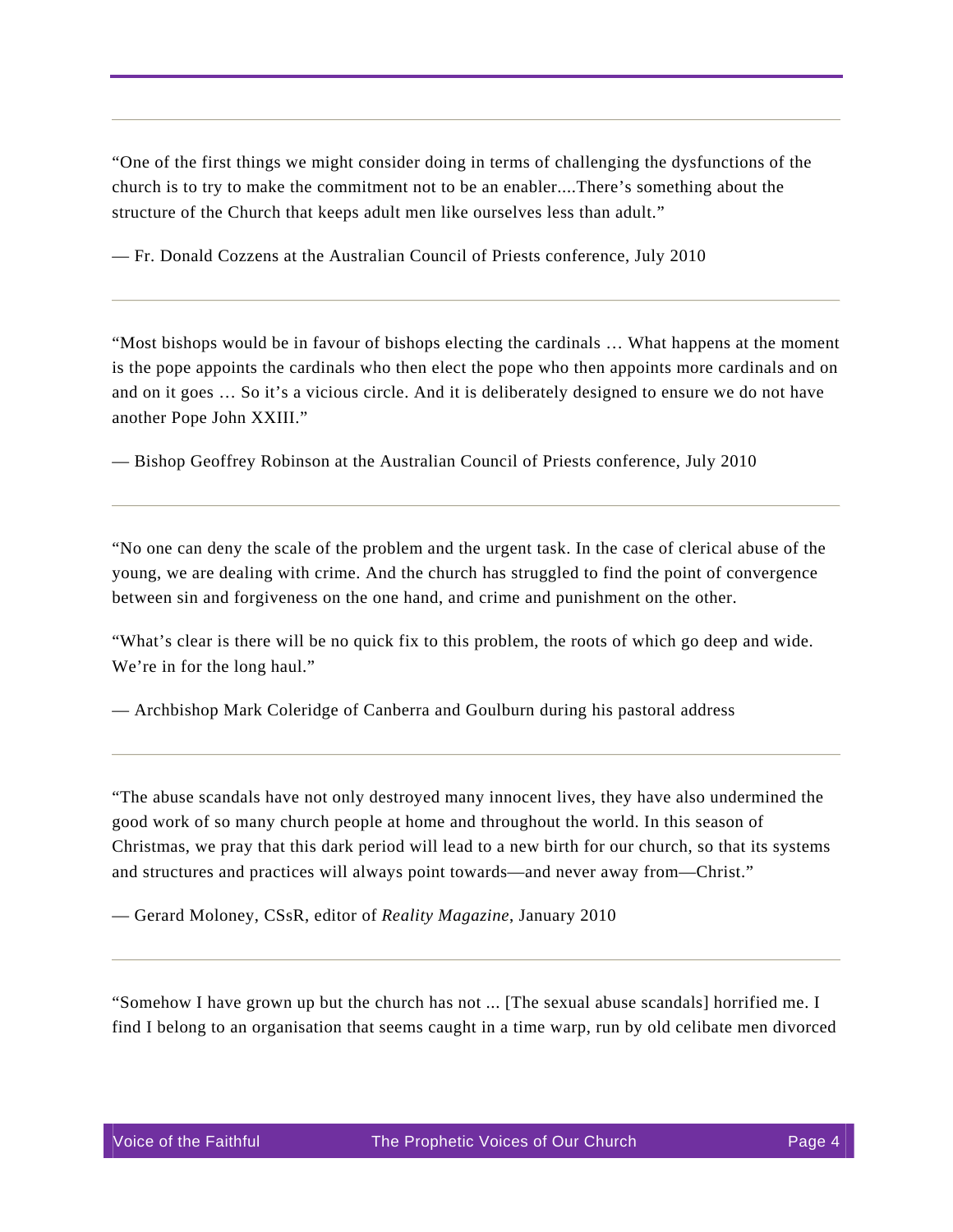from the realities of life, with a lonely priesthood struggling with the burden of celibacy where rules and regulations have more weight than the original message of community and love."

— Jennifer Sleeman, 80 years old, when calling for women in Ireland to boycott Mass on Sept. 26, 2010, as reported in the *Irish Times* Aug. 11, 2010

[Excerpts from a speech to the Leadership Conference of Women Religious (LCWR)]

"... faithful Catholics who struggle with abuses in ecclesiastical authority on many fronts. They know well of certain bishops who chose the protection of abusing priests over the protection of victims. They see young clerics who emerge from the seminary more preoccupied with their own ontological uniqueness, clerical garb and proper title than with the genuine pastoral needs of God's people. They suffer under an enforced Eucharistic fast necessitated by a decision to place the weight of longstanding practice above the sacramental needs of the people of God. ... We are now veering dangerously close to an instance of ecclesial dysfunction. ... The increasingly dysfunctional character of the current tensions," he said, "appears more likely to be the result of a failure (by the bishops) to recognize the distinct and complementary role of professed religious life within the life of the church ..."

— Richard Gaillardetz, Murray/Bacik Professor of Catholic Studies at the University of Toledo, Aug. 12, 2010, as reported in *National Catholic Reporter* on Aug. 13.

"[Voice of the Faithful and National Leadership Roundtable on Church Management], still in their infancy, are valuable assets in the church. Both should be supported as ways of enabling the laity to fulfill the charge clearly given it by Vatican II practices" in management throughout the church in the United States, drawing on the expertise of the laity."

— The Editors in Current Comment of *America* magazine, July 19, 2010

"In responding to sexual and other forms of abuse within the Church it is not enough to concentrate on the sinfulness and failure of those guilty of abuse. It is not just a question of individual repentance but a total systemic reform of Church structures which is needed."

— Bishop Pat Power is an auxiliary bishop for the Diocese of Canberra--Goulburn. His remarks were first published in *Canberra Times*.